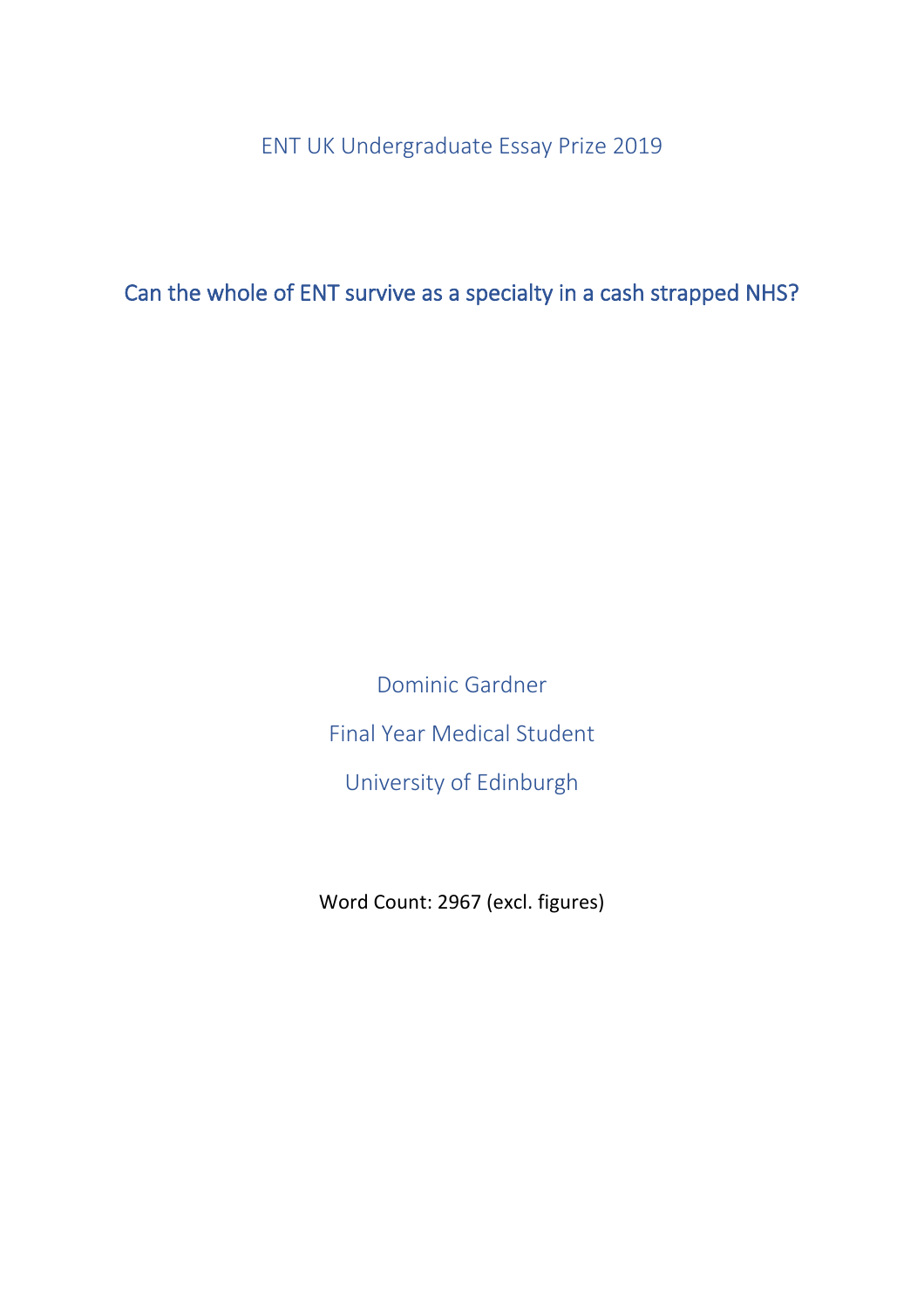In the upcoming decades, rapidly-changing evidence and development of new technologies will lead to shifting paradigms in the NHS and medicine as a whole. These changes will affect the way conditions are managed, health care systems are implemented and, in some cases, the existence of a specialty. In the following essay we seek to explore the future Ear, Nose and Throat surgery (ENT) as a specialty in the NHS.

## The Changing NHS

As population demographics change, the NHS will be confronted by different challenges and demands to those of today. Britain is faced with an ageing population (Figure 1(1, 2)) and increasing health care costs per person within the population (3). This will lead to a rise in the proportion of elderly people and a subsequent strain on public finances (4).





In 2016, the NHS budget was £116 billion, representing 19% of the overall government budget and 6.5% of total GDP (5). Whilst changes in spending tends to reflect the wider economic cycles, recent funding growth has been slower than historical trends despite a period of relative economic affluence (6). The office for budget responsibility predicts that to provide NHS services in their current form, spending will have to increase from the 6.9% of GDP in 2021-2022 to 12.6% of GDP in 2066-67 (7).

Whilst increasing surgical and medical interventions are likely to increase life expectancy and improve population health, an increase in health cost per person seems inevitable. That is unless there is a marked change in the delivery of the care. If drugs, for example, were made cheaper, or if surgeons and general practitioners were able to increase output, perhaps using novel technologies, there might be hope of maintaining services (8). Whether changes to the provision of health in the UK are able to keep up with the rising demand is unclear. What is clear, however, is that the NHS of 50 years time will be vastly different to the NHS of today. Whilst we are subject to constant political promises to maintain health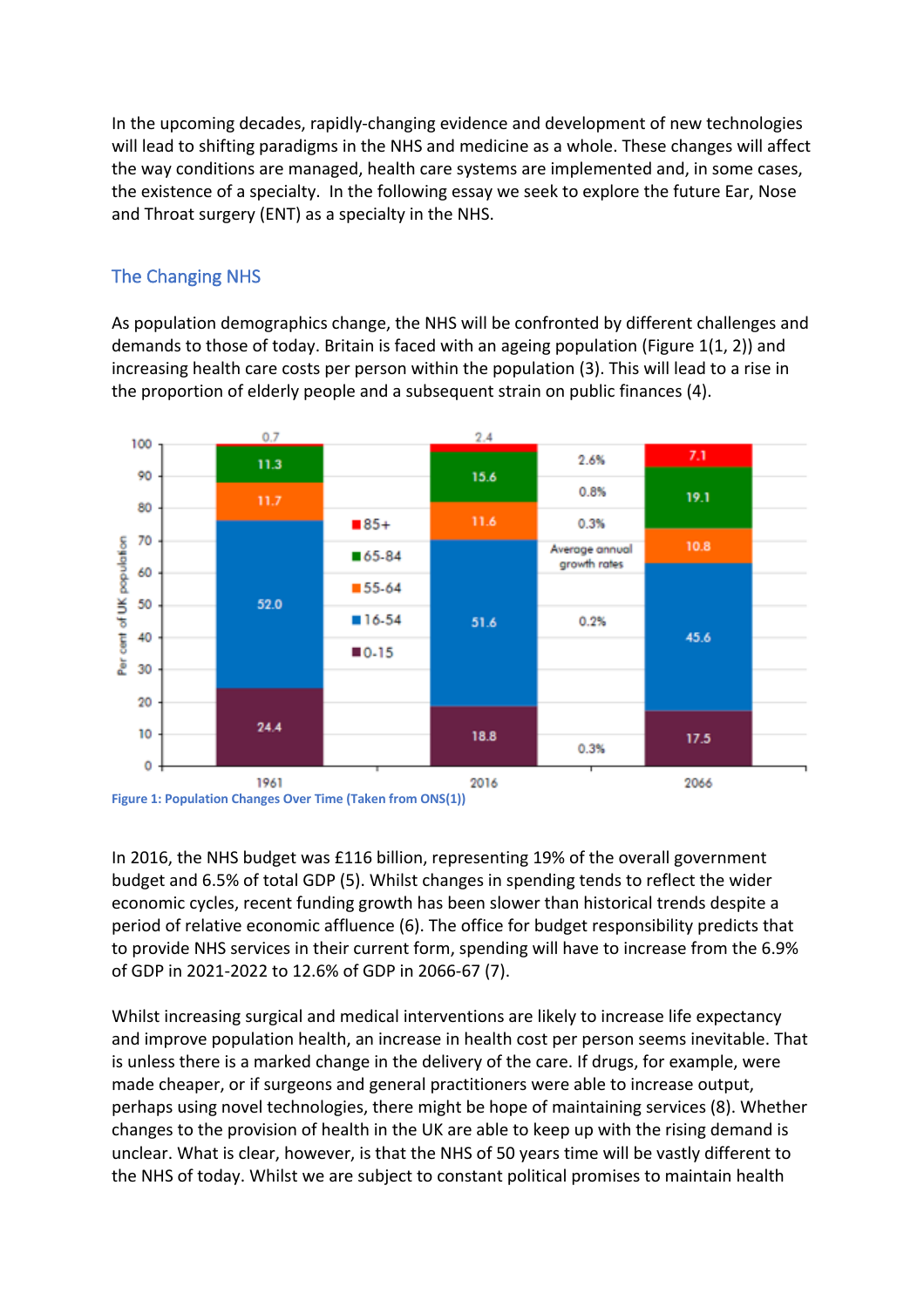and education budgets, it seems likely that at some point in the future, the rate of spending growth will be impossible to maintain (9).

Several modifications to the service have been proposed – ranging from increased use of technology to use of the private sector (10, 11). Whilst some may be implemented, increasing taxation or fiscal deficits may also be necessary. It is unlikely that such a politically charged issue will undergo a radical change in a short period of time - more likely a gradual metamorphosis into the NHS of the future.

## ENT as a Specialty

Otolaryngology is a specialty that first began to prosper in the 18<sup>th</sup> century, as biotechnological advances such as the binocular microscope came to fruition and indifferent operations on the ear, nose and sinuses were developed (12, 13).

From that point to today, there have been several existential crises in the ENT. Articles questioning the future of the specialty date back to 1952 (14), often raising issues that seem preposterous to us to today. For example, it was thought that the development of antibiotics and chemotherapy would diminish the workload of ENT doctors, with common procedures such as tonsillectomies being taken over by General Surgeons and Paediatricians (12, 14). These concerns were not only unfounded, but the ability to readily control infections in fact enabled otolaryngology to blossom, precipitating the evolution of a plethora of surgical procedures. Needless to say, performing these procedures competently required excellent dexterity and mastery of surgical equipment, which led to further proliferation of the specialty (12).

In recent years, there has been a reduction in several of the operations considered the staples of the ENT surgeon's repertoire (15). Adenoidectomy rates, for example, fell by almost 60% from 1990 to 2008-09, and similar reductions were seen also in tonsillectomies (37%) and grommet insertions (40%) (16). This has further led to questions regarding the demise of the specialty.

It is likely that as increasing strain is placed on the health service, difficult decisions and exclusions will have to be made. This is not something new to ENT, with a McKinsey report in 2009 suggesting that grommet insertion and tonsillectomy are 'ineffective' and should be reduced by 90% in order to cut costs (9). This has been followed in more recent years by certain primary care trusts regarding these operations, alongside sleep apnoea surgery and adenoidectomy as 'Procedures of limited value' or 'Low priority procedures' (17, 18). This leads to exclusion from funding. Whilst there is some evidence of benefit (19-21), it is likely that in the future, those interventions with little clear-cut evidence of help will be excluded further. This has raised questions for the future of ENT surgery (22).

There are many ENT operations which prove useful in the management of disease. This is likely to have contributed to the rising demand in ENT that has been observed (23). In many regions, waiting times are long, with patients waiting up to 35 weeks for a routine referral appointment (24). NHS regularly publishes its main targets and intentions for the near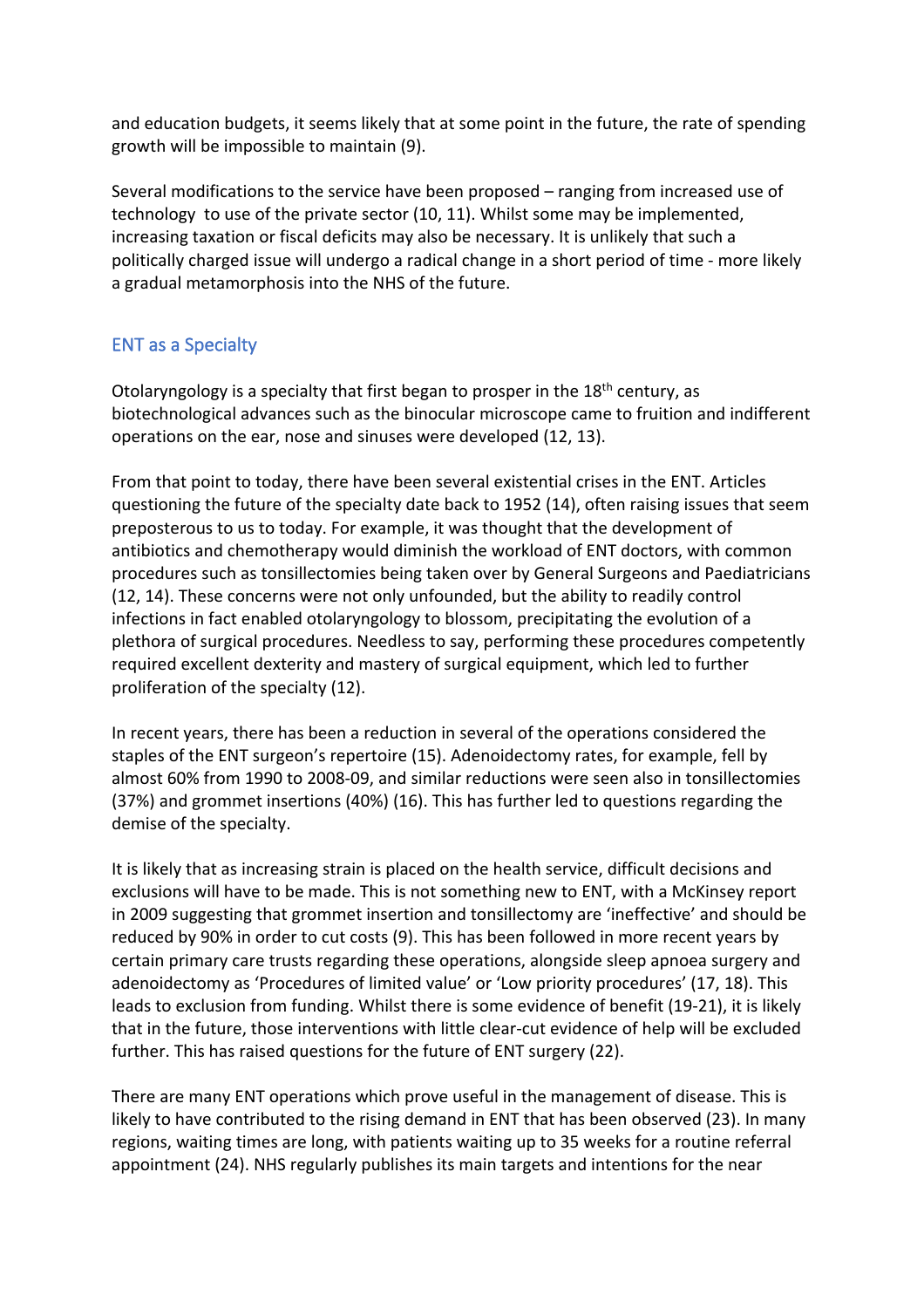future. The recent publication highlighted an intention to increase the number of NHSfunded elective operations (4) - cuts to ENT would be antagonistic to that objective.

## The Burden of ENT

In 2017/18, 900,000 referrals to ENT were made by GPs, representing approximately 7% of all referrals within NHS England (25, 26).These must be addressed by around 1,500 currently practicing ENT surgeons (27). If all worked full time, this would represent around 600 referrals per year per doctor; in addition to operating, on-going follow-up, patients and any research and management responsibilities.

Whilst the current body of evidence surrounding the epidemiology of diseases of the Ear, Nose and Throat is decidedly small (28), data shows that ENT problems comprise 20% of all primary care complaints in adults and 50% of those in children (29-31). In Scotland, approximately  $1/5<sup>th</sup>$  of the population have hearing difficulties, 13-18% have had nasal symptoms in the last year and around 31% have had an episode of sore throat or severe tonsillitis (30). This demonstrates the significant burden of diseases of the Ear, Nose and Throat in the UK. The 9 million patients living with hearing loss (25) represent nearly 14% of the population (32). Since incidence is higher in the elderly (30), forthcoming demographic changes are likely to lead to an increasing prevalence of deafness in the population (1, 2).

Whilst many of these symptomatic patients will not require medical attention, and fewer still will require referral to secondary care, it is significant that around 14% of patients with hearing problems are referred to hospital (30). Despite only 6% of the other ENT symptoms culminating in a secondary care referral, this still represents a significant volume of ENT presentations considered beyond the remit of a General Practitioner (30). Simultaneously, it has been demonstrated that the burden of on-call work undertaken by otolaryngologists is increasing. This typically involves draining abscesses, managing epistaxis and post-op complications (33).

It is apparent that the reasons for the existence of the specialty are threefold: for diagnostic certainty in complex or unusual cases, for clarity and expertise in emergencies involving the head and neck, and for providing complex interventions that require specialist skills outwith GPs broad-ranging capabilities. It is true, that practice makes perfect (34). Subsequently, the greatest knowledge of these ENT problems is likely to be accumulated by doctors who research and deal with them on a daily basis.

It is notoriously difficult to predict changes in the workload and demand for surgeons. This is because it comprises many factors, not least the changes in surgical practice but also changes in disease incidence and population demographics. Kim et al aimed to evaluate the future trends in the otolaryngology workforce in the US (35). Taking into account changes in population size and GDP growth, they predicted that there is likely to be an increase in demand over the coming decade. Considering the future GDP (36) and population growth estimates in the UK (37), the same is likely to hold true here. What this study did not consider, was the changing nature of the treatments provided and the re-distribution of the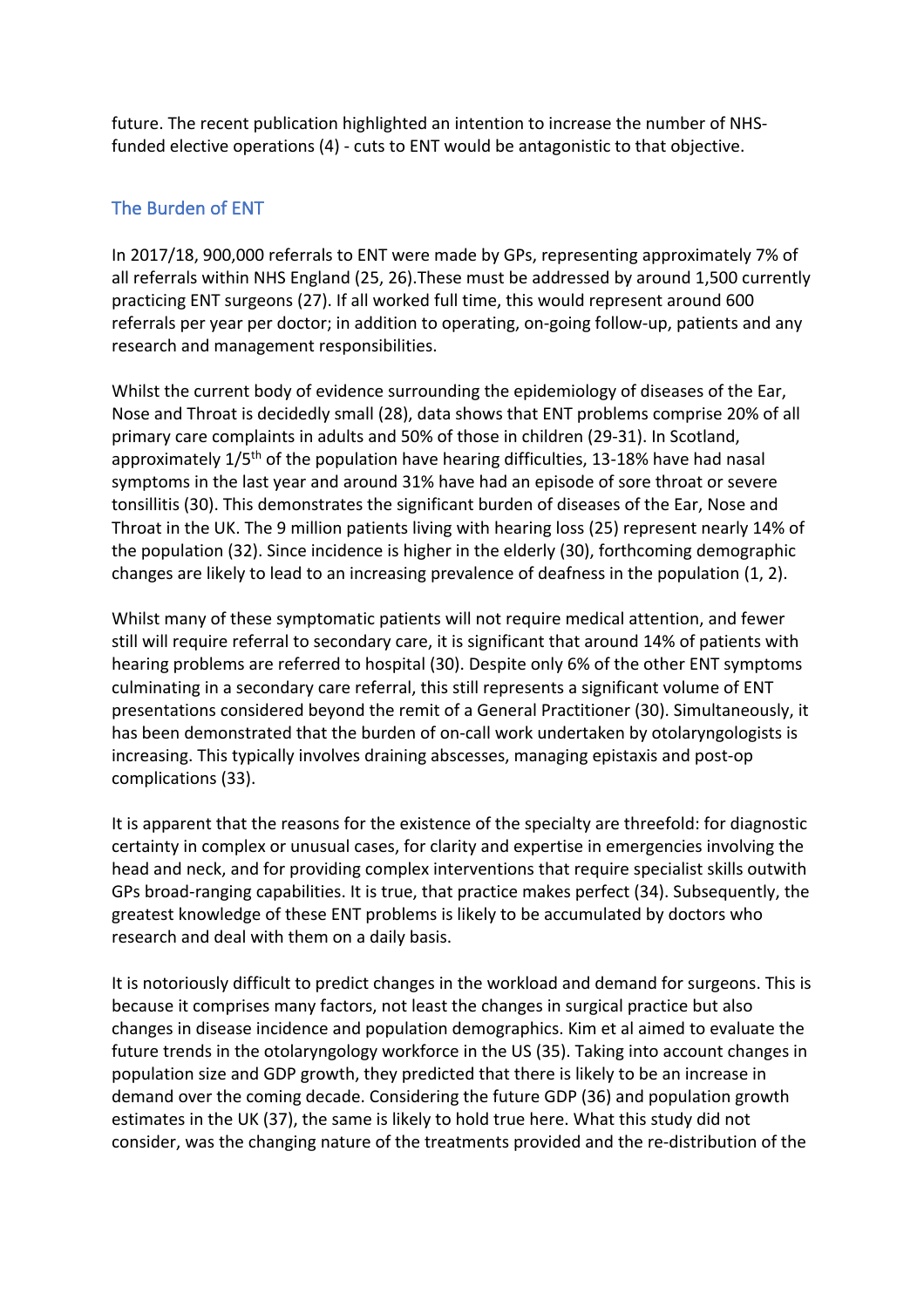ENT workload across other specialties. It is apparent, however that ENT advice is often needed. In the remainder of the essay we explore the changes in ENT practice.

### Head and Neck Surgery

Head and neck cancer surgery has long been a battleground between surgeons and medical oncologists. With regard to diagnosis of head and neck cancers, it is likely that further advancements in genotyping and artificial intelligence will reduce the human role in diagnosis. The rapidly developing fields of cytodiagnostics and proteomics hope to provide minimally invasive testing for specific genetic markers of head and neck cancer (38). Circulating cell-free DNA and single circulating tumour cells are being used to diagnose several cancers in the UK and their use in head and neck cancers is currently being evaluated (39-41). Development of artificial intelligence within radiography suggest that soon robots will play a role in interpreting these images too and be utilised in outcome prediction (42, 43). Such molecular advances may in turn reduce the need for follow up by specialists, with blood data able to detect any recurring cancers (44).

Whilst the surgeon plays a prominent role in head and neck cancer management, several novel techniques may reduce that workload. For a start, it is likely that immunotherapies will become more effective and better targeted (45), whilst systemic cancer therapies are constantly developed and trialled (46). The role for these drugs in head and neck cancer is rapidly evolving. When you also consider advances in the accuracy of radiotherapy, the position of surgery as the leading management technique for head and neck cancers is brought into question (47).

Whatever surgery remains is likely to look unrecognisable from that of today. In recent years, surgical robots have been introduced across the country, a practice that will modify the requisite skills and the surgical techniques. Whilst these have been used and applied to a wide-range of settings – from transoral resection to microvascular reconstruction – the outcomes-based evidence for their use is at present limited (48, 49). Whether positive evidence will come to fruition in the near future is uncertain, but as surgeons become better practiced at performing robotic operations and technology continues to develop at a rapid rate (consider Morse's law (50)) is unlikely that this trend will reverse. Does this mean that in the future we will see operating theatres run entirely by robots? In the careers of currently practicing staff, it seems unlikely. The technology is not there at present, and regardless, today's patient seems reluctant to leave such a sensitive time in their hands in the unknowing hands of an intelligent robot (51).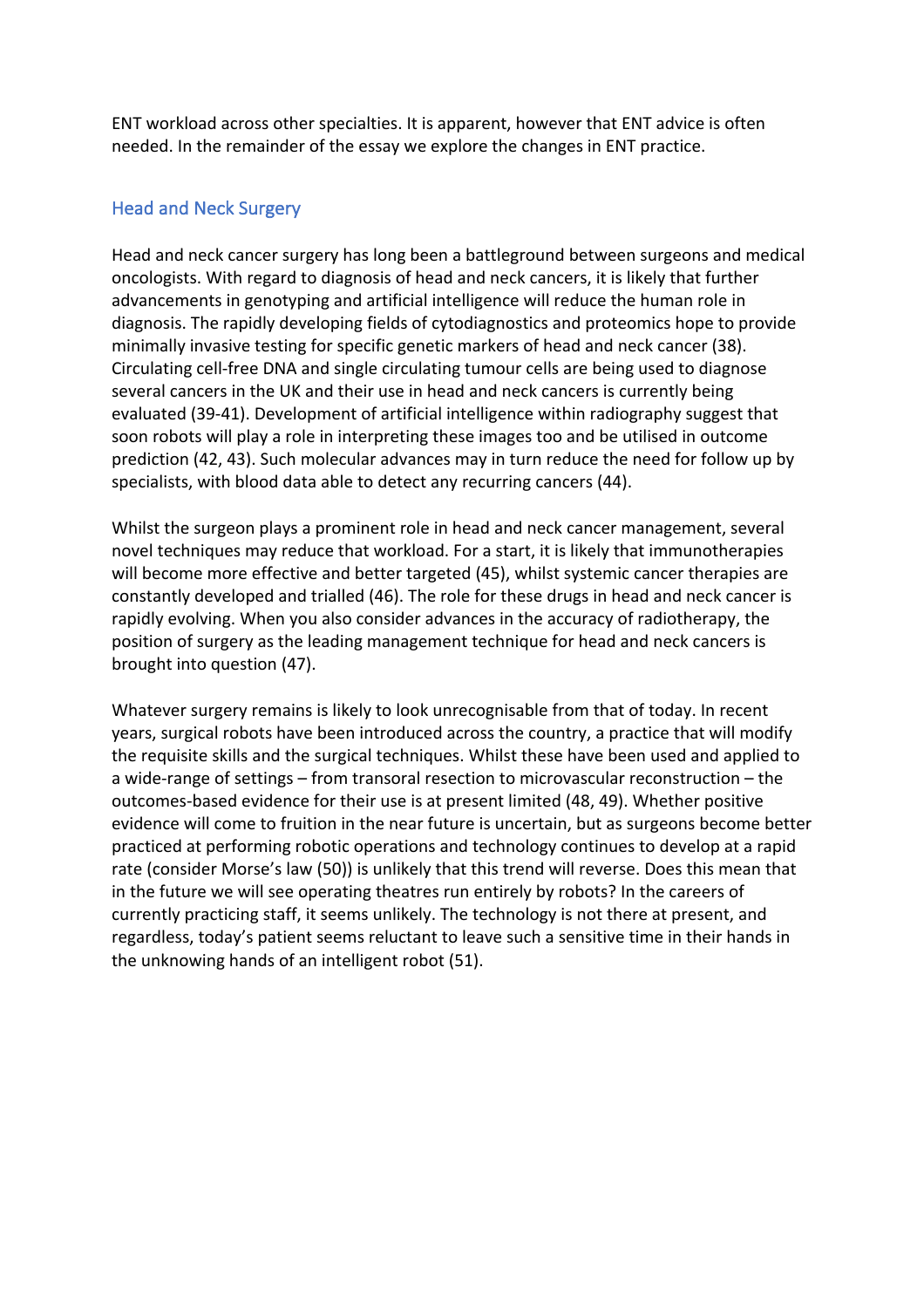### **Advantages**

- 1. Enhanced Visualization
- 2. Elimination of Physiologic Tremors and Scale Motion
- 3. Multi-articulated Instruments
- 4. Fatigue Reduction
- 5. Restore Hand-Eye Co-ordination
- 6. Telesurgery
- 7. Training

### **Disadvantages**

- 1. Absence of Tactile and Haptic **Sensation**
- 2. Equipment Size and Weight
- 3. Cost of the Device
- 4. New Technology and Unproven Benefit

**Figure 2: The Use of Robotic Surgery in Otolaryngology (Taken from (Oliviera et al (49))**

## **Otology**

Otology deals with hearing and balance. The growth of the sub-specialty was relatively stagnant until the 1990s, where the advent of microscopes and microdrills provided impetus for a prolonged phase of growth. Before this, a discharging ear in childhood could be expected to continue into later life (52). Subsequently, the focus of the specialty has shifted from infectious diseases to deafness (53). In particular, demographic changes seen in the UK over the last decade have led to an increasing incidence of sensorineural deafness (54).

In diagnosing disorders of the ear, much of the burden has already been relieved of the otologists. Pure tone audiometry is typically used to detect deafness and can be performed by audiologists. In the case of vestibular

disease, the role of history taking is perhaps more pronounced and as such, the doctor still plays a significant role; however, the rapid improvements in CT and MRI (55) scanning capabilities may supplant some of role of the clinician. Several diseases show little change on imaging, but a myriad of functional imaging techniques are being developed to improve the evaluation of auditory and vestibular dysfunction (55) and already, there is research to suggest artificial intelligence can help with radiographical diagnosis (56). The use of otoacoustic emission testing in childbirth demonstrates how machinery can replace what was formerly a human role.

In the case of middle ear disease, there has been little advancement in the surgical techniques used several years ago (55). Although the future of OME is likely to be medical, it is the case that at present, therapeutic interventions are limited to either autoinflation, grommet insertion or hearing aids (57). The fact that the first myringotomy was performed in 1649 demonstrates that the rate of change is not always as rapid as we expect (58).

Sensorineural hearing loss in the UK is rising. At present, the recommended treatment for severe to profound deafness is seen as a cochlear implant (59). If this remains the case then it is likely to provide a significant workload for today's otologists, alongside vestibular disease and skull base surgery. This will be a priority for the NHS, as deafness has been seen to contribute to the development of further diseases, such as dementia, and precipitates a significant functional impairment (60). Whilst it is considered that minimal skill and expertise is required to implant such hearing aids, improving hearing technology suggests that the role of a skilled ear surgeon will remain. In the case of skull base surgery, it is likely that the relationship between man and machine will initially create greater scope for surgical intervention. The use of image guided surgery and robotics are likely to further improve access to the skull base and hopefully improve surgical precision – this in turn will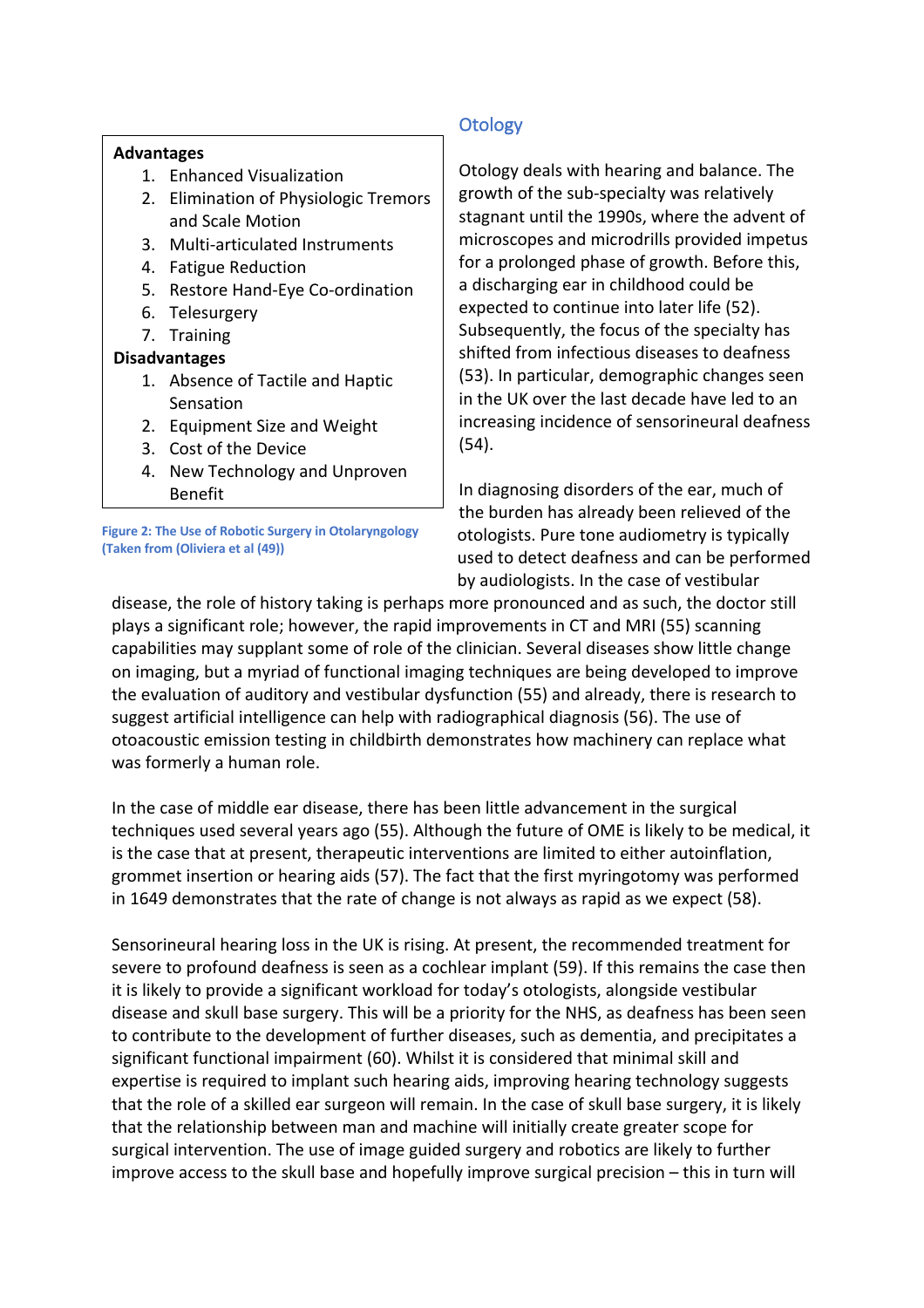hopefully improve outcomes. In the future it may be considered that autonomous robots could perform this job most capably, creating a somewhat drastic reduction in the ENT surgeons workload (61).

## Rhinology and Facial Plastics

This is also considered a time of rapid evolution in rhinology. It is hoped that in the near future, it will be possible to re-engineer the microbiome of new-borns at risk of allergy, to use immunotherapy in the treatment of both asthma and head and neck cancer and to target chronic rhinosinusitis with local corticosteroids or monoclonal antibodies. As with other head and neck cancer – this treatment is likely to be better targeted when compared with current techniques (62).

In terms of the diagnosis of rhinological problems, the expectation is that primary care clinicians, such as GPs, are able to diagnose most problems, performing examination and basic tests. Despite this, there are various other diagnostic studies within the rhinologist's repertoire that are too uncommonly used to be included in primary care training, but also provide invaluable diagnostic clarity. For example, rhinoscopy.

Modification in rhinological management is likely to follow the same pathway as that of the other specialties, with greater knowledge of molecular pathology and inflammation leading to more specific management of rhinosinusitis. There have been studies to suggest that monoclonal antibodies can be effective in patients with CRSwNP (63). In failing this, it is thought that novel drug eluting devices will be able to deliver high dose corticosteroids to a localised area (62).

The surgical changes in rhinology are likely to mirror those of the other subspecialties, with more abundant use of technology, including the introduction of computer assisted surgery, virtual reality simulation and improved 3D systems (62). Whilst the current robots are generally not suitable, the hope is that the development of smaller, more flexible and stronger systems will provide a new way to access the paranasal sinuses and anterior skull base (64). When these robotic systems are coupled with implant technology, it is hoped that there will be significant progress in facial plastic surgery too (65).

Not all ENT surgeons take an optimistic approach to the future (62), with many developments focussing on new medical treatments for conditions that were previously managed surgically. Whilst technologies such as immunotherapy and gene therapy may replace a proportion of the workload, there are conversely a range of new surgical technologies being developed – this includes drug eluting stents via 3D endoscopes and robotics systems dedicated to endoscopic sinus and skull base surgery (66). There appears to be little chance of redundancy for a surgical specialist in these cases, as clinicians and patients alike are yet to come to terms with AI-based care (51, 67).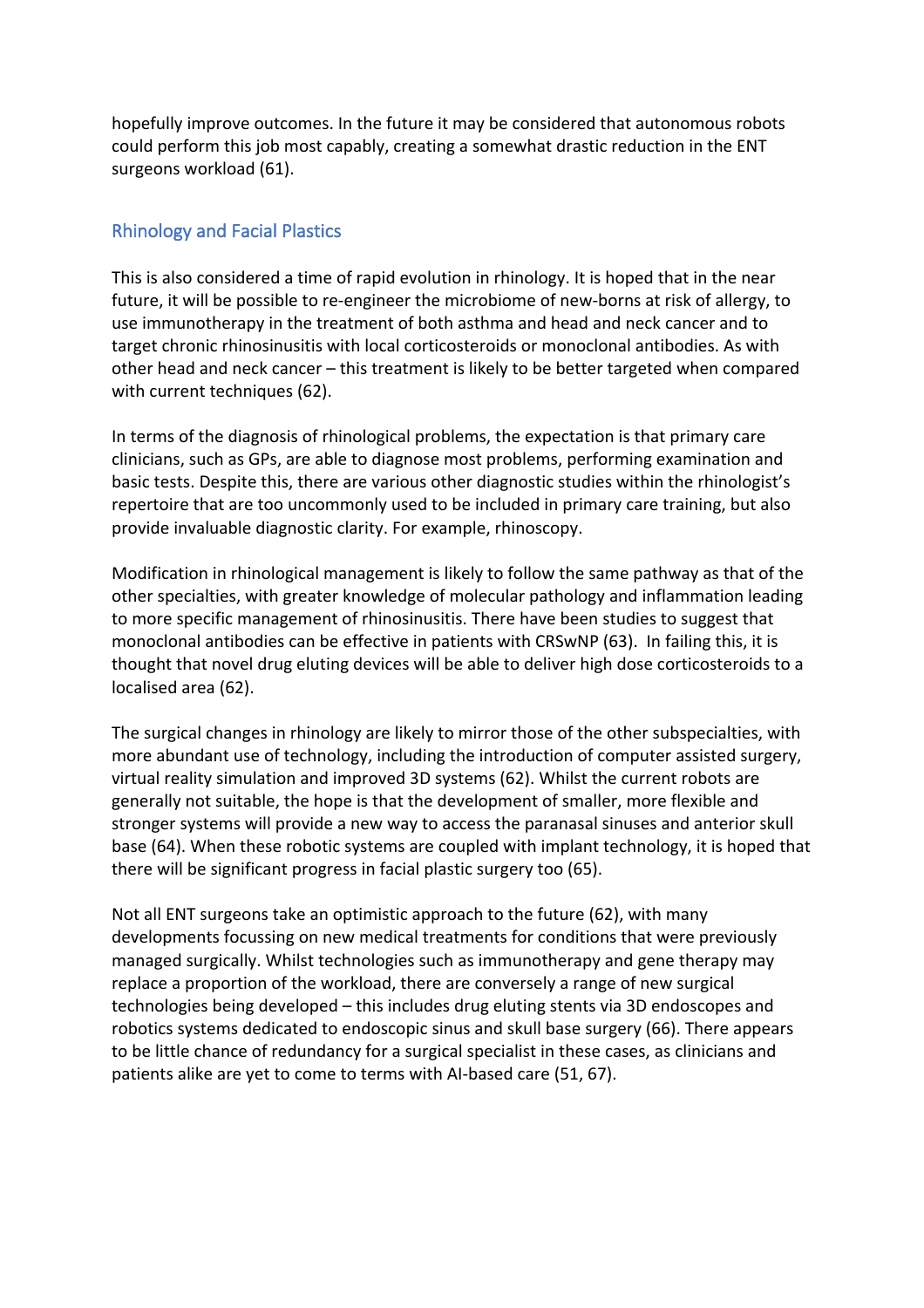## **Conclusion**

### *'If you were to define the future, study the past' – Confucius*

It is impossible to predict with certainty what the future of otolaryngology will hold. In terms of time scale, it seems unlikely that any drastic changes are around the corner. Statistics show that ENT surgeons are still required, both by patients seeking interventions and primary care providers wanting assistance. Looking back, there have been several instances of concern that the specialty is on the verge of decline. None of these have materialised as yet.

The NHS is certain to come under strain over the coming years. It is important to remember that head and neck cancer is still the 8<sup>th</sup> most common cancer in the UK, deafness is on the rise and ENT emergencies still occur (33, 68). In the near term, this should confirm the position of ENT in the NHS. In the longer term, there is a chance that AI will be better at diagnosing than doctors, that targeted systemic therapies will replace some surgery and that autonomous robots will replace surgeons. The likelihood and timescale of this outcome, is unclear. Changes such as this are years away and it is likely we will see a modification in the role of the ENT surgeon, to allow both human and robot providers to exist synergistically.

The speed of change within the specialty over the past 50 years does not suggest that such radical transformations are on the horizon. If they do come to fruition, then the existence not only of the of ENT, but of all doctors will be brought into question.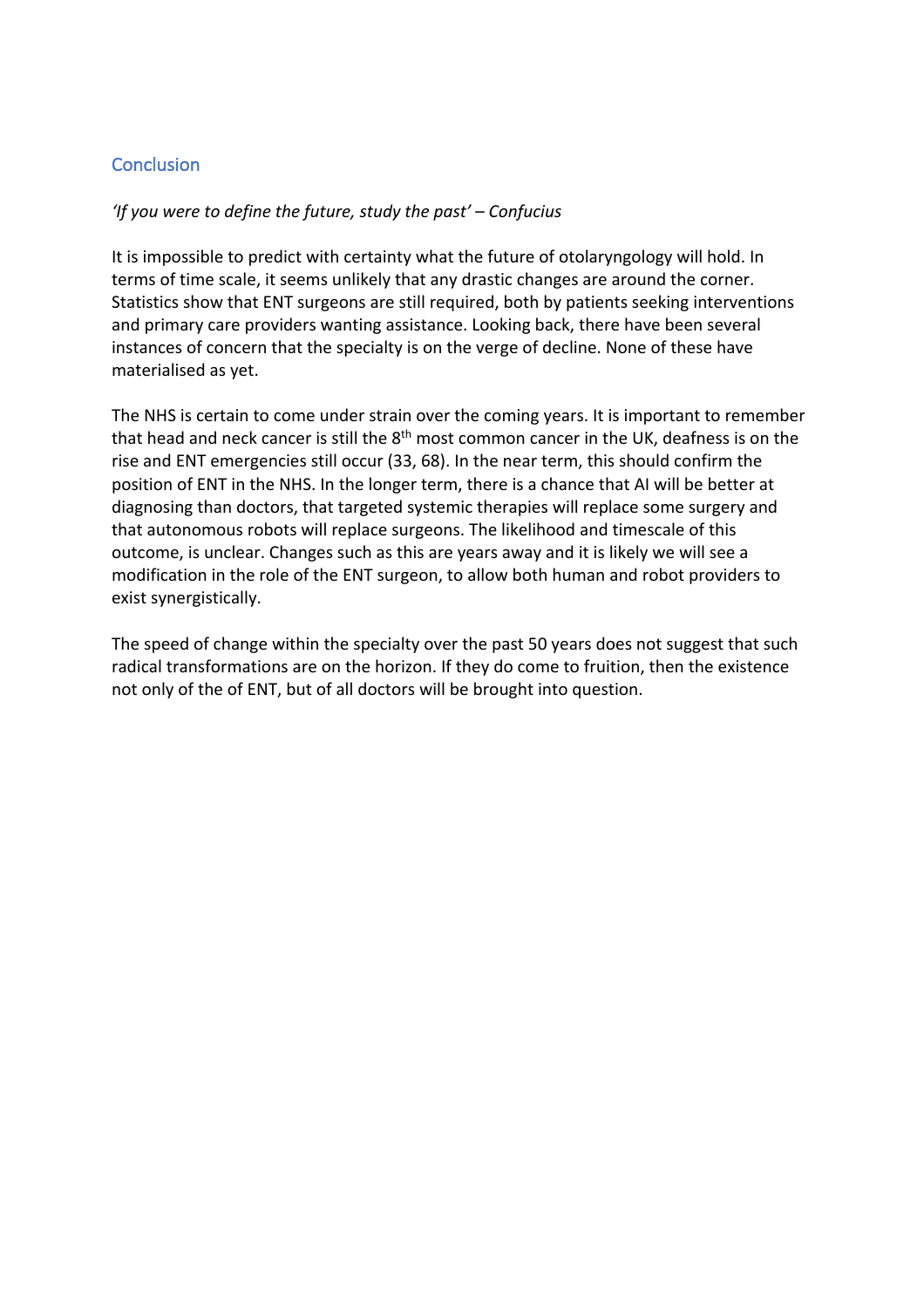# References

1. Responsibility OfB. Population structure in 1961, 2016 and 2066. In:

FSR\_2017\_Charts\_and\_Tables, editor. www.obr.uk: Office for Budget Responsibility; 2017.

2. Coates S, Tanna P, Scott-Allen E. Overview of the UK population: August 2019. www.ons.gov.uk: Office for National Statistics; 2019.

3. Nuffield Trust. NHS in Numbers www.nuffieldtrust.org.uk2015 [Available from: https://www.nuffieldtrust.org.uk/resource/nhs-in-numbers.

4. NHS England. Funding and Efficiency www.nhs.england.uk: NHS England; [Available from: https://www.england.nhs.uk/five-year-forward-view/next-steps-on-the-nhs-five-yearforward-view/funding-and-efficiency/.

5. Tatarek-Gintowt R. Fair Shares - A Guide to NHS Allocations. 1.2 ed. www.england.nhs.uk: NHS England; 2018. p. 5.

6. Emmerson C, Johnson P, Joyce R. The IFS Green Budget - February 2017. www.ifs.org.uk: Institute for Fiscal Studies; 2017.

7. Gauke D. OBR Fiscal sustainability report 2017:Written statement - HCWS416 https://www.parliament.uk: HM Treasury; 2017 [Available from:

https://www.parliament.uk/business/publications/written-questions-answersstatements/written-statement/Commons/2017-01-17/HCWS416/.

8. Health Service Journal. NHS cost-cutting: how to save £20bn by 2014. Health Service Journal. 2009.

9. McCombe A. Irrational rationing of the NHS. In: ENTUK, editor. www.entuk.org: ENTUK; 2010.

10. The Telegraph. Hancock: NHS must adopt new technology or it will not survive. The Telegraph. 2019.

11. Patients4NHS. Private companies' involvement in the NHS

www.patients4nhs.org.uk2019 [Available from: http://www.patients4nhs.org.uk/privatecompanies-involvement-in-the-nhs/.

12. Harrison D. Has the specialty of ENT-Head and Neck Surgery a future? The Journal of Laryngology & Otology. 1996;110(8):718-22.

13. Hunter K. A Short History of Otolaryngology. The Ulster medical journal. 1951;20(2):106.

14. THE FUTURE OF OTOLARYNGOLOGY. JAMA. 1952;148(17):1508-9.

15. England RCoSo. Ear, Nose and Throat: Royal College of Surgeons of England; [Available from: https://www.rcseng.ac.uk/news-and-events/media-centre/mediabackground-briefings-and-statistics/ear-nose-and-throat/.

16. Wilson J. The fight back! In: ENTUK, editor. www.entuk.org: ENTUK.

17. Blackburn with Darwen CCG. Procedures of Limited Clinical Value ( PLCV )

www.blackburnwithdarwenccg.nhs.uk: Blackburn with Darwen CCG; [Available from: https://www.blackburnwithdarwenccg.nhs.uk/health/procedures-limited-clinical-valueplcv/.

18. West Suffolk CCG. Clinical Thresholds (Low Priority Procedures – PDF) www.westsuffolkccg.nhs.uk2018 [Available from:

https://www.westsuffolkccg.nhs.uk/clinical-area/clinical-thresholds-lpps/.

19. Seymour N. How effective are common ENT operations? The Journal of Laryngology & Otology. 2015;129(7):622-6.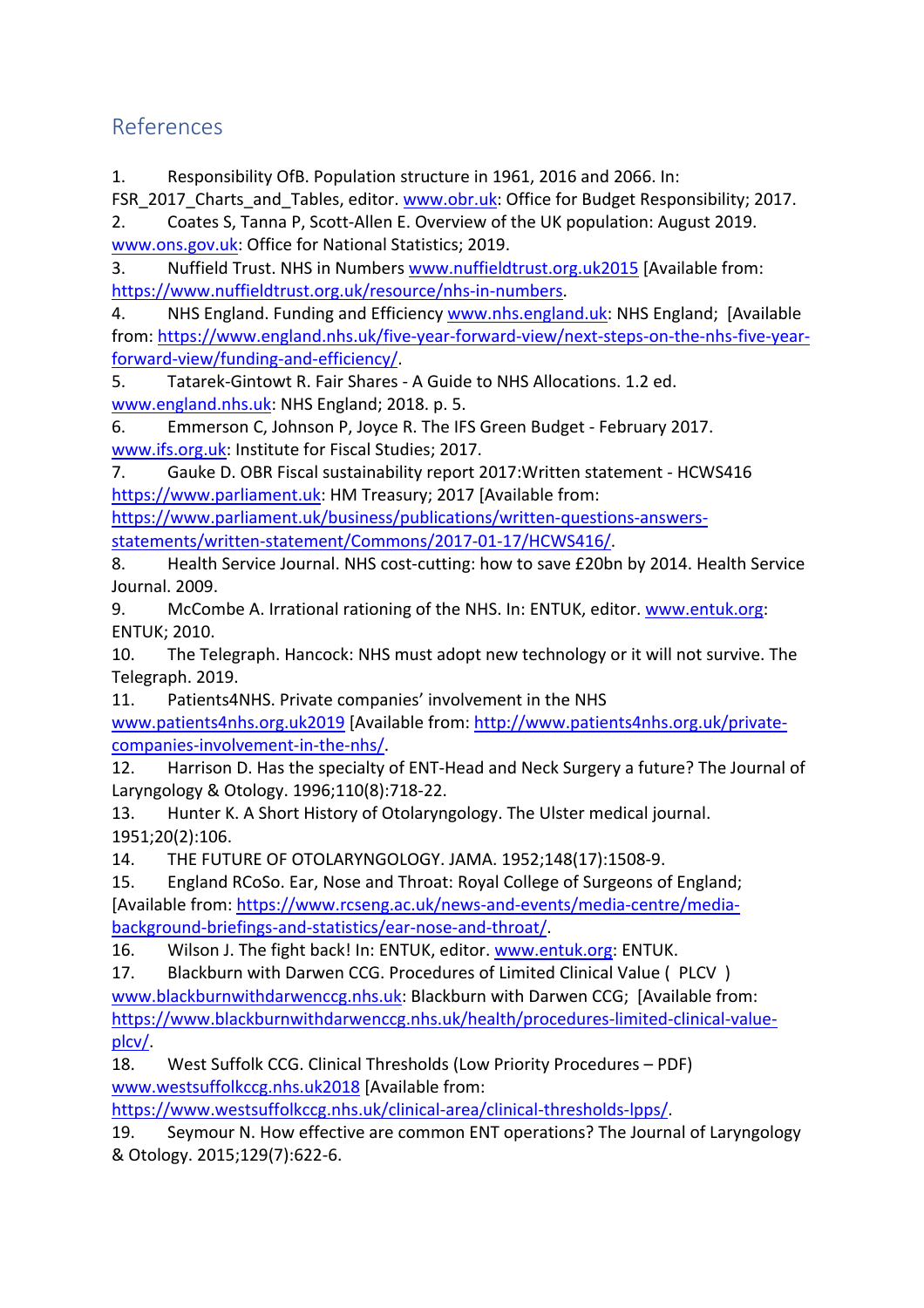20. Lau L, Mick P, Nunez DA. Grommets (ventilation tubes) for recurrent acute otitis media in children. The Cochrane database of systematic reviews. 2018;2018(4).

21. Burton MJ, Glasziou PP, Chong LY, Venekamp RP. Tonsillectomy or adenotonsillectomy versus non-surgical treatment for chronic/recurrent acute tonsillitis. Cochrane Database of Systematic Reviews. 2014(11).

22. Phillips J, Erskine S. 'Unnecessary' and 'risky' – the end of ENT surgery in the NHS? https://blog.oup.com: Oxford University Press; 2018 [Available from:

https://blog.oup.com/2018/10/unnecessary-and-risky-the-end-of-ent-surgery-in-the-nhs/. 23. Johnson A. Evidence submitted by the British Association of Otorhinolaryngologists

(WP 57) https://publications.parliament.uk: UK Parliament; 2006 [Available from: https://publications.parliament.uk/pa/cm200506/cmselect/cmhealth/1077/1077we11.htm.

24. NHS Lothian Outpatient Waiting Times [Internet]. NHS Lothian Refhelp. 2019. Available from:

https://apps.nhslothian.scot/refhelp/WaitingTimes/Pages/OutpatientWaitingTimes.aspx. 25. Elective Care Transformation Programme. Transforming Elective Care Services: ENT. www.england.nhs.uk; 2019.

26. Mahase E. GP referrals drop for the first time in six years. Pulse [Internet]. 2018. Available from: http://www.pulsetoday.co.uk/news/commissioning/commissioningtopics/referrals/gp-referrals-drop-for-the-first-time-in-six-years/20036201.article.

27. Royal College of Surgeons of England. Surgery and The NHS https://www.rcseng.ac.uk2014 [Available from: https://www.rcseng.ac.uk/news-andevents/media-centre/media-background-briefings-and-statistics/surgery-and-the-nhs-innumbers/.

28. Nanda MS, Bhalke ST. Epidemiology of Otorhinolaryngology Diseases Seen in Health Camps in Rural Backward Areas of Himachal Pradesh. Otolaryngology Online Journal. 2016.

29. Griffiths E. Incidence of ENT problems in general practice. Journal of the Royal Society of Medicine. 1979;72(10):740-2.

30. Hannaford PC, Simpson JA, Bisset AF, Davis A, McKerrow W, Mills R. The prevalence of ear, nose and throat problems in the community: results from a national cross-sectional postal survey in Scotland. Family practice. 2005;22(3):227-33.

31. Donnelly M, Quraishi M, McShane D. ENT and general practice: a study of paediatric ENT problems seen in general practice and recommendations for general practitioner training in ENT in Ireland. Irish journal of medical science. 1995;164(3):209.

32. Office for National Statistics. Population estimates. United Kingdom population midyear estimate [Internet]. 2019. Available from:

https://www.ons.gov.uk/peoplepopulationandcommunity/populationandmigration/populat ionestimates.

33. Smith KA, Hinther AV, Brookes J, Matthews TW, Dort JC. An Evaluation of On-Call Otolaryngology Consultations: Assessing an Increasing Workload. Annals of Otology, Rhinology & Laryngology. 2018;127(7):450-5.

34. Ericsson KA, Krampe RT, Tesch-Römer C. The role of deliberate practice in the acquisition of expert performance. Psychological review. 1993;100(3):363.

35. Kim JSC, Cooper RA, Kennedy DW. Otolaryngology–head and neck surgery physician work force issues: an analysis for future specialty planning. Otolaryngology--Head and Neck Surgery. 2012;146(2):196-202.

36. Office for Budget Responsibility. Economic and Fiscal Outlook - Executive Summary. www.obr.uk: Office for Budget Responsibility; 2019.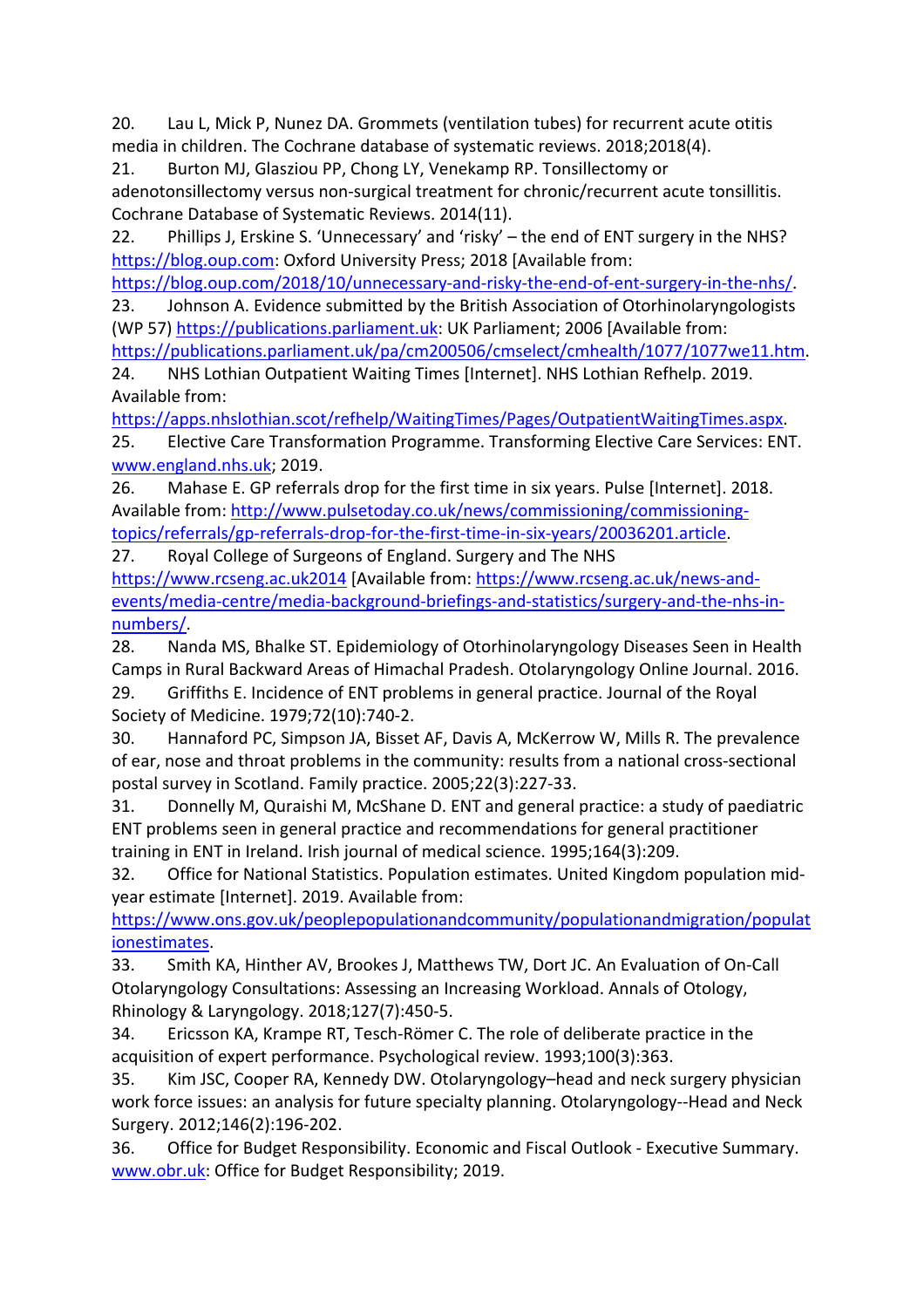37. Office for National Statistics. National Population Projections: 2016-based statistical bulletin. www.ons.gov.uk; 2017.

38. Gerstner AO. Early detection in head and neck cancer–current state and future perspectives. GMS current topics in otorhinolaryngology, head and neck surgery. 2008;7. 39. Pathak AK, Bhutani M, Kumar S, Mohan A, Guleria R. Circulating cell-free DNA in plasma/serum of lung cancer patients as a potential screening and prognostic tool. Clinical chemistry. 2006;52(10):1833-42.

40. Schwarzenbach H, Stoehlmacher J, Pantel K, Goekkurt E. Detection and monitoring of cell-free DNA in blood of patients with colorectal cancer. Annals of the New York Academy of Sciences. 2008;1137(1):190-6.

41. Bellairs JA, Hasina R, Agrawal N. Tumor DNA: an emerging biomarker in head and neck cancer. Cancer and Metastasis Reviews. 2017;36(3):515-23.

42. Diamant A, Chatterjee A, Vallières M, Shenouda G, Seuntjens J. Deep learning in head & neck cancer outcome prediction. Scientific reports. 2019;9(1):2764.

43. Hosny A, Parmar C, Quackenbush J, Schwartz LH, Aerts HJ. Artificial intelligence in radiology. Nature Reviews Cancer. 2018;18(8):500.

44. Sharma N. www.entandaudiologynews.com: ENT and Audiology News. 2019. [cited 2019]. Available from: https://www.entandaudiologynews.com/features/entfeatures/post/the-future-of-head-and-neck-cancer-surgery.

45. Ferris RL. Immunology and immunotherapy of head and neck cancer. Journal of clinical oncology. 2015;33(29):3293.

46. Cohen EEW, Lingen MW, Vokes EE. The Expanding Role of Systemic Therapy in Head and Neck Cancer. Journal of Clinical Oncology. 2004;22(9):1743-52.

47. Caudell JJ, Torres-Roca JF, Gillies RJ, Enderling H, Kim S, Rishi A, et al. The future of personalised radiotherapy for head and neck cancer. The Lancet Oncology. 2017;18(5):e266 e73.

48. Byrd JK, Duvvuri U. Current trends in robotic surgery for otolaryngology. Current otorhinolaryngology reports. 2013;1(3):153-7.

49. Oliveira CM, Nguyen HT, Ferraz AR, Watters K, Rosman B, Rahbar R. Robotic surgery in otolaryngology and head and neck surgery: a review. Minimally invasive surgery. 2012;2012.

50. Waldrop MM. The chips are down for Moore's law. Nature News. 2016;530(7589):144.

51. Broadbent E, Kuo IH, Lee YI, Rabindran J, Kerse N, Stafford R, et al. Attitudes and reactions to a healthcare robot. Telemedicine and e-Health. 2010;16(5):608-13.

52. Vijayendra H. Past, present and future of otology. Indian journal of otolaryngology and head and neck surgery: official publication of the Association of Otolaryngologists of India. 2012;64(1):100-1.

53. Somayaji KG. The story of progress of otology. Archives of Medicine and Health Sciences. 2015;3(2):340.

54. Action on Hearing Loss. Facts and figures www.actiononhearingloss.org.uk [Available from: https://www.actiononhearingloss.org.uk/about-us/our-research-and-evidence/factsand-figures/.

55. Irving RM, Proops DW. The future of ORL-HNS and associated specialties series: The future of otology. The Journal of Laryngology & Otology. 2000;114(1):3-5.

56. Jha S, Topol EJ. Adapting to artificial intelligence: radiologists and pathologists as information specialists. Jama. 2016;316(22):2353-4.